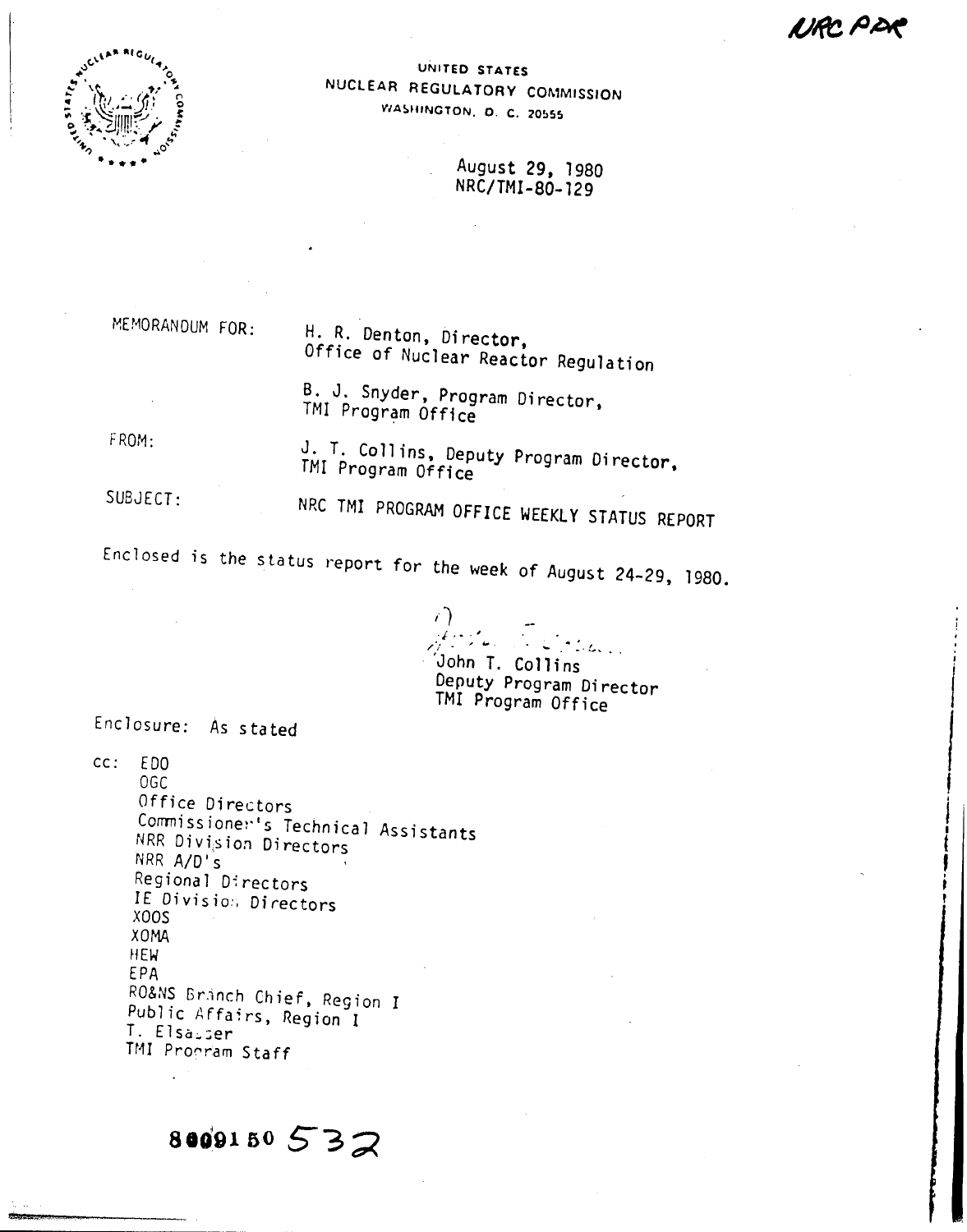# NRC 1MI PROGRAM OFFICE WEEKLY STATUS REPORT

Week of August 24-29, 1980

#### Plant Status

" .

Core Cooling Mode: Cyclic natural circulation in the "A" reactor coolant system (RCS) loop via the "A" once through steam generator (OTSG), steaming to the main condenser, and RCS 100P-A and 8 cyclic natural circulation to reactor building ambient.

Available Co $\stackrel{*}{\parallel}$ e Cooling Modes: OTSG "B" to the main condenser; long-term cool ing "B" (OTSG-B); decay heat removal.

RCS Pressure Control Mode: Standby Pressure Control (SPC) System.

Backup Pressu're Control Mode: Makeup system in conjunction with letdown

flow (Emergency use only due to suspected leaks in the seal injection system).

Major Parameters (As of 0500, August 29, 1980) (approximate values) Average Incore Thermocouples: 138°F Maximum Incore Thermocouple: 183°F

RCS Loop Temperatures:

| Hot Leg        | 135°F          | 137°F          |
|----------------|----------------|----------------|
| Cold Leg $(1)$ | $85^{\circ}$ F | $80^{\circ}$ F |
| (2)            | 84°F           | 83°F           |

RCS Pressure: 95 psig (DVM)

Pressurizer Temperature: 90°F

Temperature: *840F* Water level: Elevation 290.4 ft. (7.9 ft. from floor) via penetration 401 manometer<br>-0.4 psig (Heise)  $\frac{P}{P}$ ressure: -0.4 psig (Heise) Concentration: 1.4  $x$  10<sup>-4</sup> uCi/cc (Kr-85) Reactor Building:

Environmental & Effluent Information

- 1. Liquid effiuents from TMI-1 released to the Susquehanna River, after processing, were within the limits specified in Technical
- 2. No liquid effluents were discharged from TMI-2.
- 3. Results from EPA monitoring of the environment around the TMI site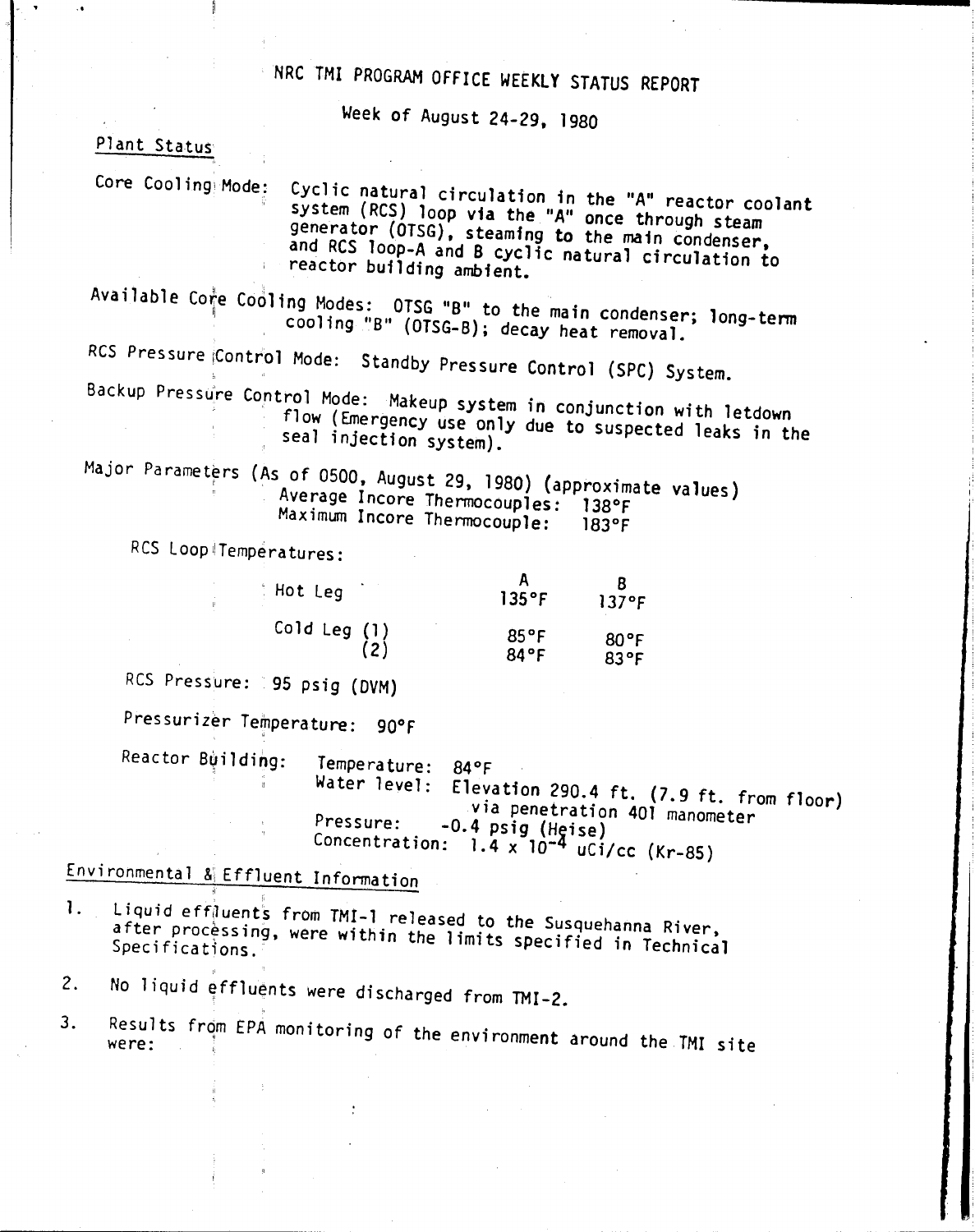The EPA measured Kr-85 concentrations ( $pCi/m^3$ ) at several environmental monitoring stations and reported the following

| Location           | August 15-22, 1980<br>(pC1/m <sup>3</sup> ) |
|--------------------|---------------------------------------------|
| Bainbridge         | 30                                          |
| Goldsboro          | 28                                          |
| Observation Center | 33                                          |
| Middletown         | 27                                          |
| Hill Island        | 26                                          |

All of the above levels of krypton-85 are considered to be<br>background levels.

EPA environmental stations registered background levels for air particulate and water samples. Gamma scan results for all<br>sampling locations were negative.

## 4. NRC Environmental Data

*The* following are the NRC air sample analytical results for  $\sim$   $\sim$ the onsite continuous air sampler:

| Sample                      | Period                | $1-131$ $Cs-137$      |
|-----------------------------|-----------------------|-----------------------|
| HP-230                      |                       | $(uCi/cc)$ $(uCi/cc)$ |
| August 20 - August 27, 1980 | $5.7$ E-14 $5.7$ E-14 |                       |

- 5. Radioactive Material and Radwaste Shipments were as follows:
	- On Monday. August 25, 1980, a 40 ml Unit 2 reactor coolant  $\overline{\phantom{a}}$ sample was shipped to Babcock & Wilcox (B&W), Lynchburg,
	- On Wednesday, August 27, 1980, smear samples and various  $\overline{a}$ samples of glass and metal from the Unit 2 containment entry on August 15, 1980, were shipped to Exxon Nuclear Laboratories,
	- On Thursday, August 28, 1980, one shipment of Unit 1 noncompacted waste was sent to Chem-Nuclear System, Incorporated, Barnwell, South Carolina.

### Major Activities

### 1. EPICOR II System

The system is presently in an outage condition. Startup of this system is expected to occur next week.

2